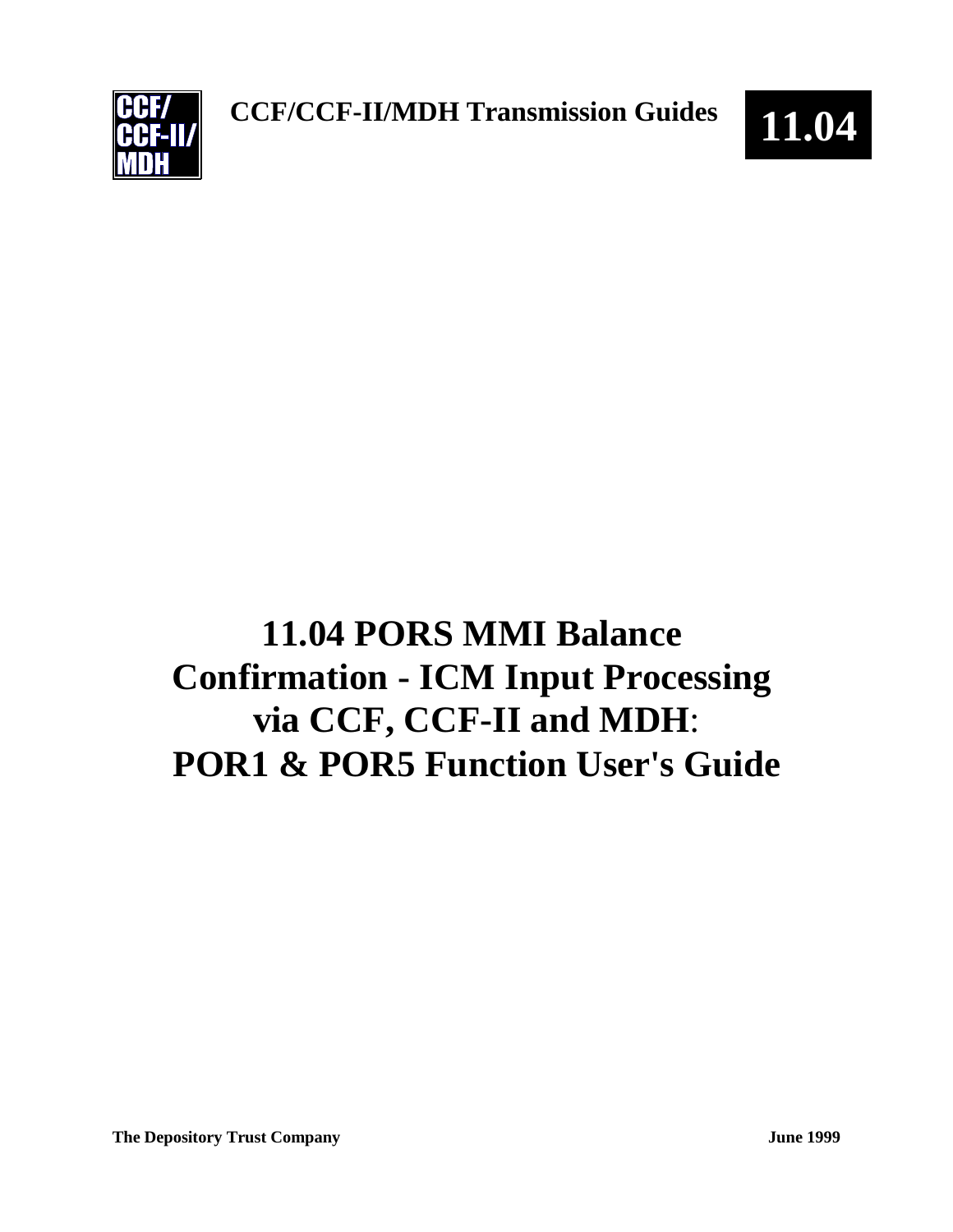

Copyright © 1999 by The Depository Trust Company (?DTC"). All rights reserved. This work is proprietary and is intended for the exclusive use of DTC's Participants and other users of DTC's services. No part of this work may be reproduced or distributed (including by transmission) in any form or by any means, or stored in any information storage and retrieval system, without DTC's prior written permission.

All requests for additional copies of this work or inquiries about this work should be directed to DTC Participant Interface Planning, The Depository Trust Company, 55 Water Street, New York, NY 10041, USA.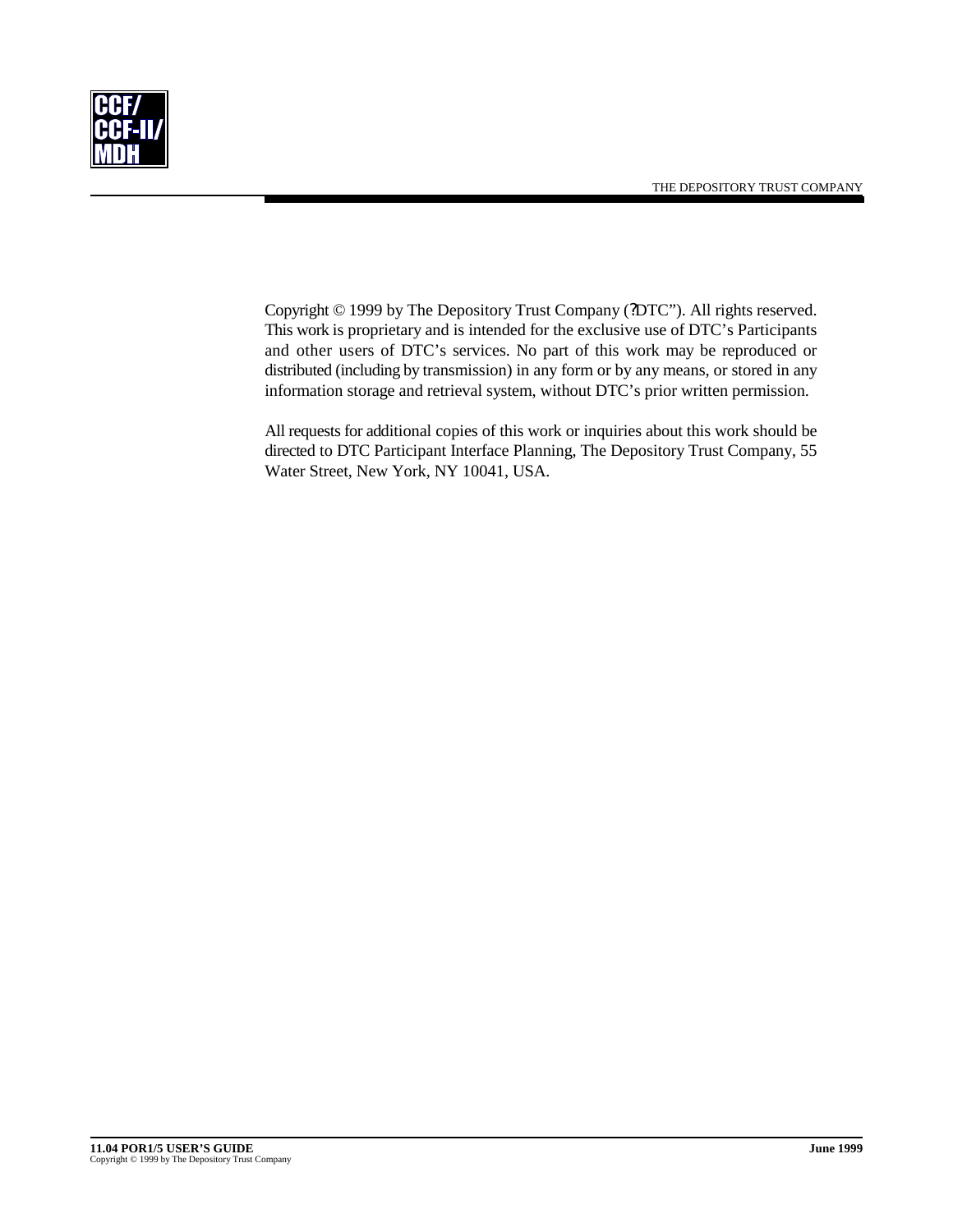

## **11.04 PORS MMI Balance Confirmation - ICM Input Processing via CCF, CCF-II and MDH**: **POR1 & POR5 Function User's Guide**

**Table of Contents**

| <b>Section</b>    | Page |  |
|-------------------|------|--|
| <b>1.0</b>        |      |  |
| 2.0<br>2.1<br>2.2 |      |  |
| <b>3.0</b><br>3.1 |      |  |
| 4.0               |      |  |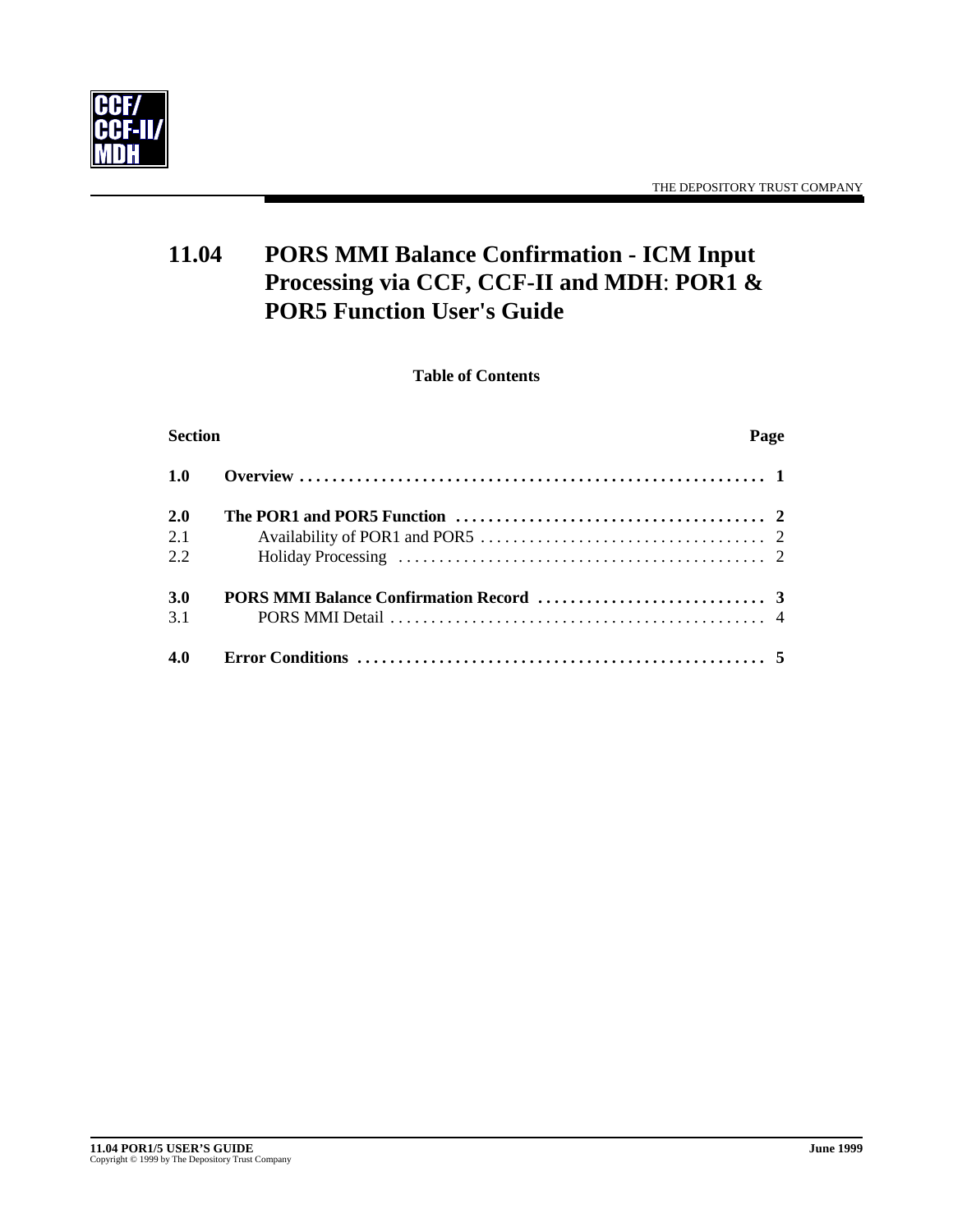

#### **1.0 Overview**

This document describes how Participants can use the newly developed service for transmitting confirmation of their End of Day payment obligation balances for Money Market Instruments to DTC.

This function is being offered over CCF, CCF-II and MDH. This is a combined user guide describing the MMI balance confirmation procedure, including the required record layout and error conditions, for both CCF and MDH.

Participants should familiarize themselves with the DTC document "INTERFACE CONTROL MANAGER CCF, CCF-II AND MDH USER's GUIDE for TRANSACTION INPUT." This ICM document describes new standards for transaction processing using DTC's automated systems. Specifics relating to the operation, error processing and recovery for CCF, CCF-II and MDH transmissions are addressed in the ICM document.

NOTE: At this time, balance discrepancies may not be reported using CCF, CCF-II or MDH. If a Participant does not confirm his MMI balance due to any discrepancies between his and DTC's balances, the discrepancies must be reported via the PTS function "PORS".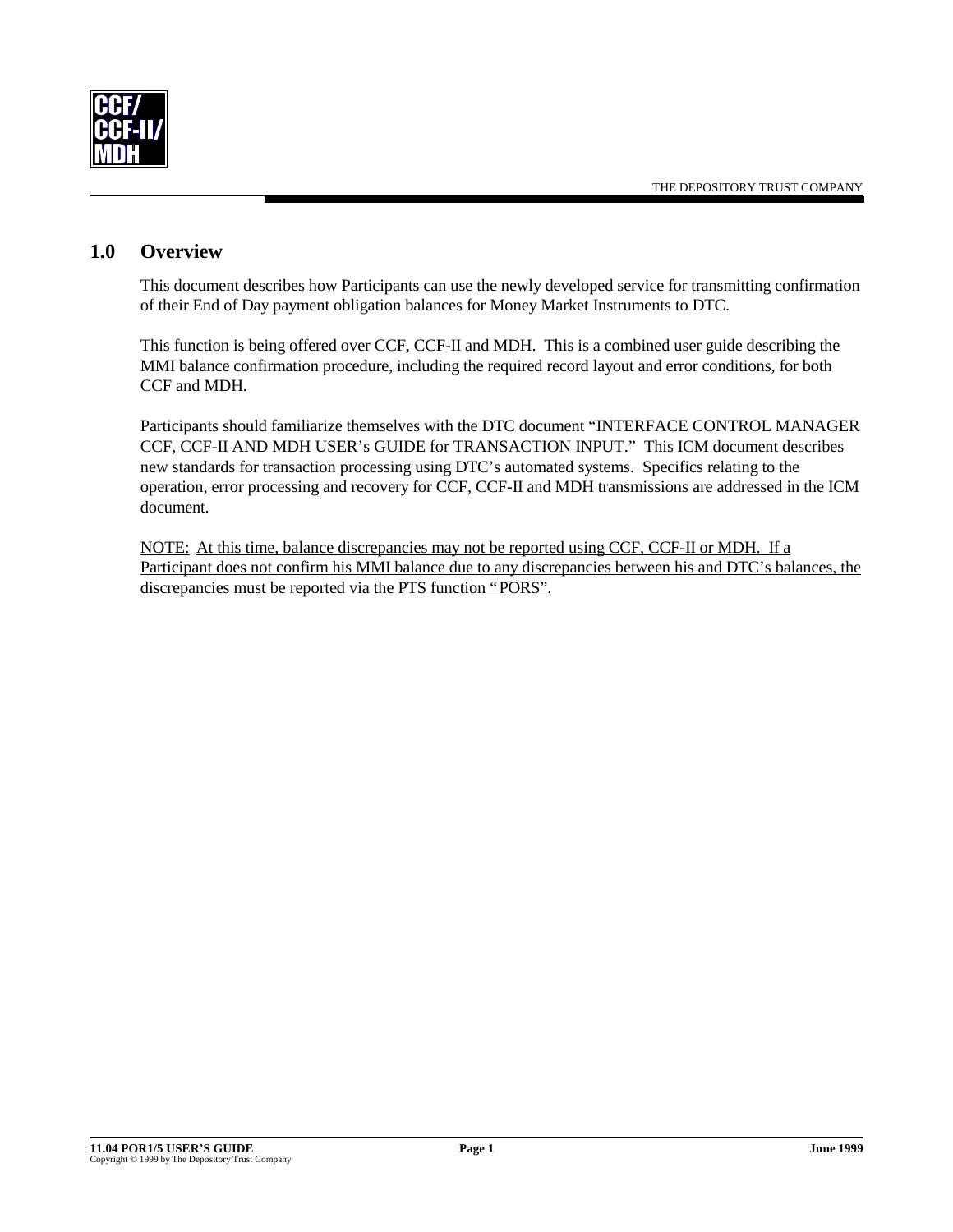

### **2.0 The POR1 and POR5 Function**

A new service in the Computer to Computer Facility (CCF) and Mainframe Dual Host (MDH) has been developed to transmit MMI balance confirmation information from Participant to DTC.

#### **2.1 Availability of POR1 and POR5**

A new service in the Computer to Computer Facility (CCF) and Mainframe Dual Host (MDH) has been developed to transmit MMI balance confirmation information from Participant to DTC.

The function names associated with each interface areas follows:

- **1.** CCF POR5, CUTOFF TIME = 03:00 PM
- **2.** CCF2 POR5, CUTOFF TIME = 03:00 PM
- **3.** MDH POR1, CUTOFF TIME = 03:00 PM

#### **2.2 Holiday Processing**

This function is available every day that DTC is open.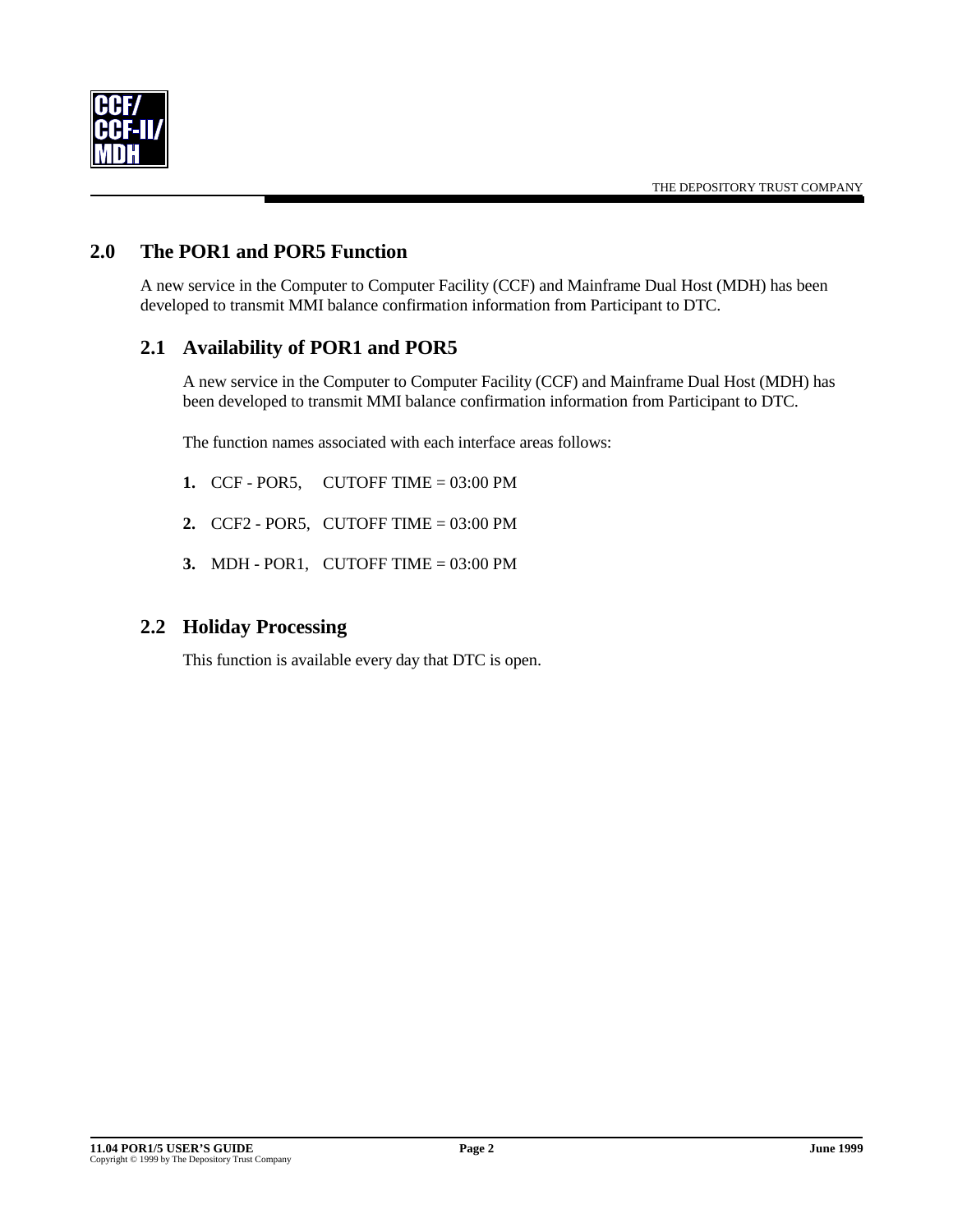

## **3.0 PORS MMI Balance Confirmation Record**

The input record for the PORS MMI BALANCE CONFIRMATION record is defined below. This record contains transaction header and application detail data.

**Note**: For MDH up to 10 records may be entered per index block.

The Transaction header is prefixed to every application record.

| <b>Position</b> | Length         | Format    | <b>Field Name</b>     | <b>PORS MMI Balance Confirmation</b><br><b>Record Field Description</b>                                                                                                                                   |
|-----------------|----------------|-----------|-----------------------|-----------------------------------------------------------------------------------------------------------------------------------------------------------------------------------------------------------|
| $1 - 1$         | 1              | Character | Feedback Indicator    | Used to indicate if any errors were encountered during<br>processing. This field is to be left blank on input.                                                                                            |
| $2 - 2$         | 1              | Character |                       | Test/Production Indicator Used to indicate whether the transaction is to be processed<br>in the "Test" or "Production" environment. This is a<br>required field.<br>$=$ Test<br>T.<br>$=$ Production<br>P |
| $3 - 8$         | 6              | Character | Record Type           | <b>PORCNF</b>                                                                                                                                                                                             |
| $9-10$          | $\mathfrak{D}$ | Numeric   | Record Suffix         | Used to indicate the "Record #" on single and multiple data<br>records within a transaction.                                                                                                              |
| $11 - 12$       | $\mathfrak{D}$ | Numeric   | <b>Version Number</b> | Used to indicate which version (e.g.: "latest" or "previous"<br>format) the data is in.                                                                                                                   |
| $13 - 18$       | 6              | Character | User Reference Number | Used by transmitting party to uniquely identify the<br>transaction. (optional)                                                                                                                            |
| $19-26$         | 8              | Character | Addressee             | The entity on behalf of whom the transaction is being<br>processed. Right justified, zero filled for full numeric<br>addresses or "Mnnnnnnn" for non-full numeric addressees.                             |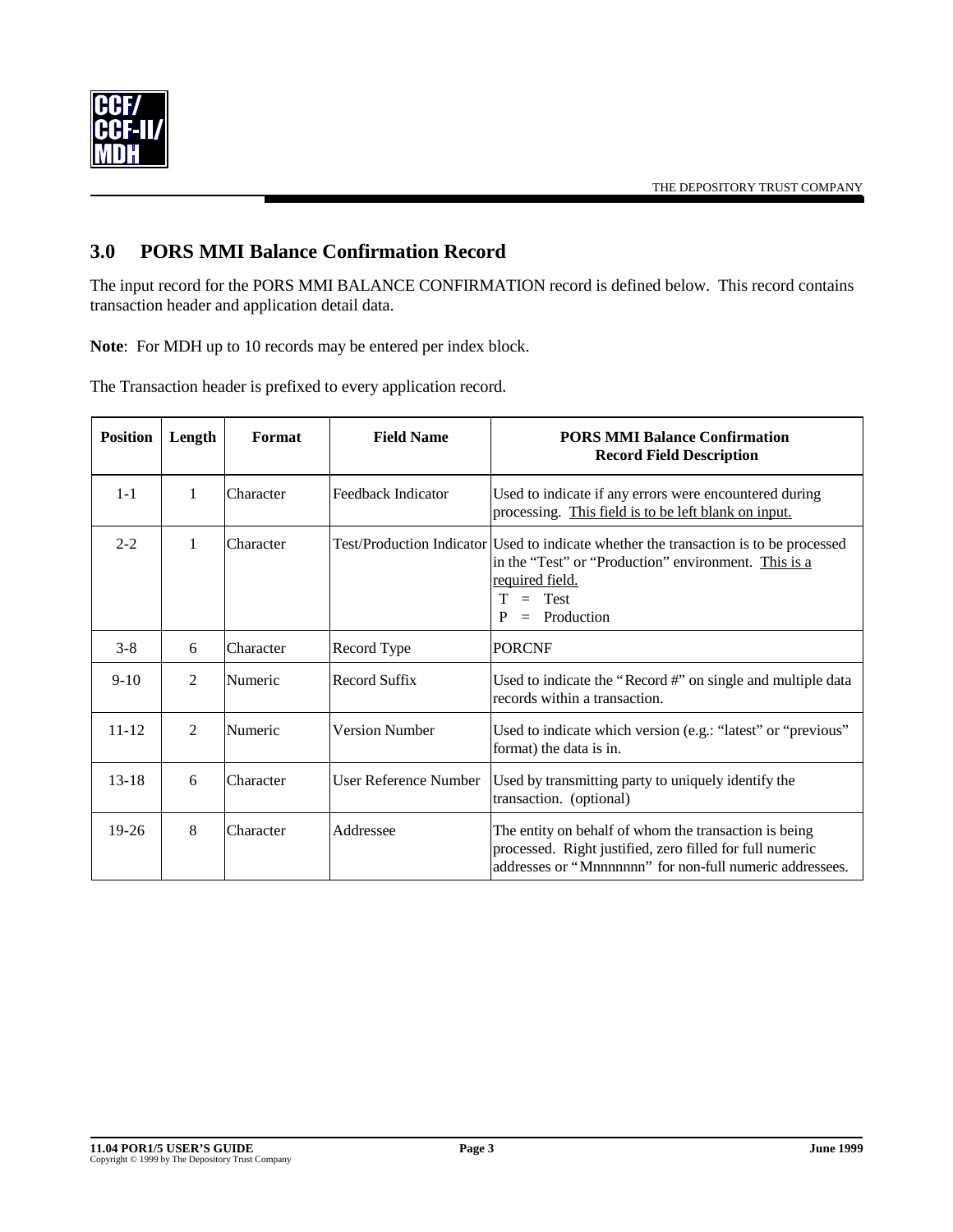

## **3.1 PORS MMI Detail**

| <b>Position</b> |    | Length Format | <b>Field Name</b>                     | Page 2 of 2<br><b>POR Record Field Description</b>                                                                                                                                                                                                                                                                                                   |  |
|-----------------|----|---------------|---------------------------------------|------------------------------------------------------------------------------------------------------------------------------------------------------------------------------------------------------------------------------------------------------------------------------------------------------------------------------------------------------|--|
| 27-34           | 8  | Numeric       | <b>POR-REPORT-1</b><br><b>DATE</b>    | The reporting date of the MMI balance being confirmed.<br>$FORMAT = CCYYMMDD$                                                                                                                                                                                                                                                                        |  |
| $35 - 42$       | 8  | Numeric       | $AGT$ -ID                             | POR-PAYING- The number of the DTC Participant identified as the paying agent<br>confirming the MMI balance. It must be an authorized paying agent for<br>the issuer. This is established by DTC's Underwriting Department prior<br>to the creation of the MMI balance. The paying agent number should be<br>right-justification with leading zeroes. |  |
| 43-50           | 8  | Numeric       | POR-CONF-<br><b>BAL-DATE</b>          | The date the MMI balance was confirmed by the paying agent.<br>$FORMAT = CCYYMMDD$                                                                                                                                                                                                                                                                   |  |
| 51-70           | 20 | Character     | POR-PA-<br><b>MGMT-NAME</b>           | The name of the paying agent user who confirmed the balance.                                                                                                                                                                                                                                                                                         |  |
| 71-73           | 3  | Character     | POR-MMI-<br>AGGREGATE-<br><b>NAME</b> | The name given to a group of Money Market Instrument types or "ALL" to<br>confirm all aggregate types. Must be left-justified and blank filled - unless<br>using "ALL" (e.g. "ME", "MU", "ALL").                                                                                                                                                     |  |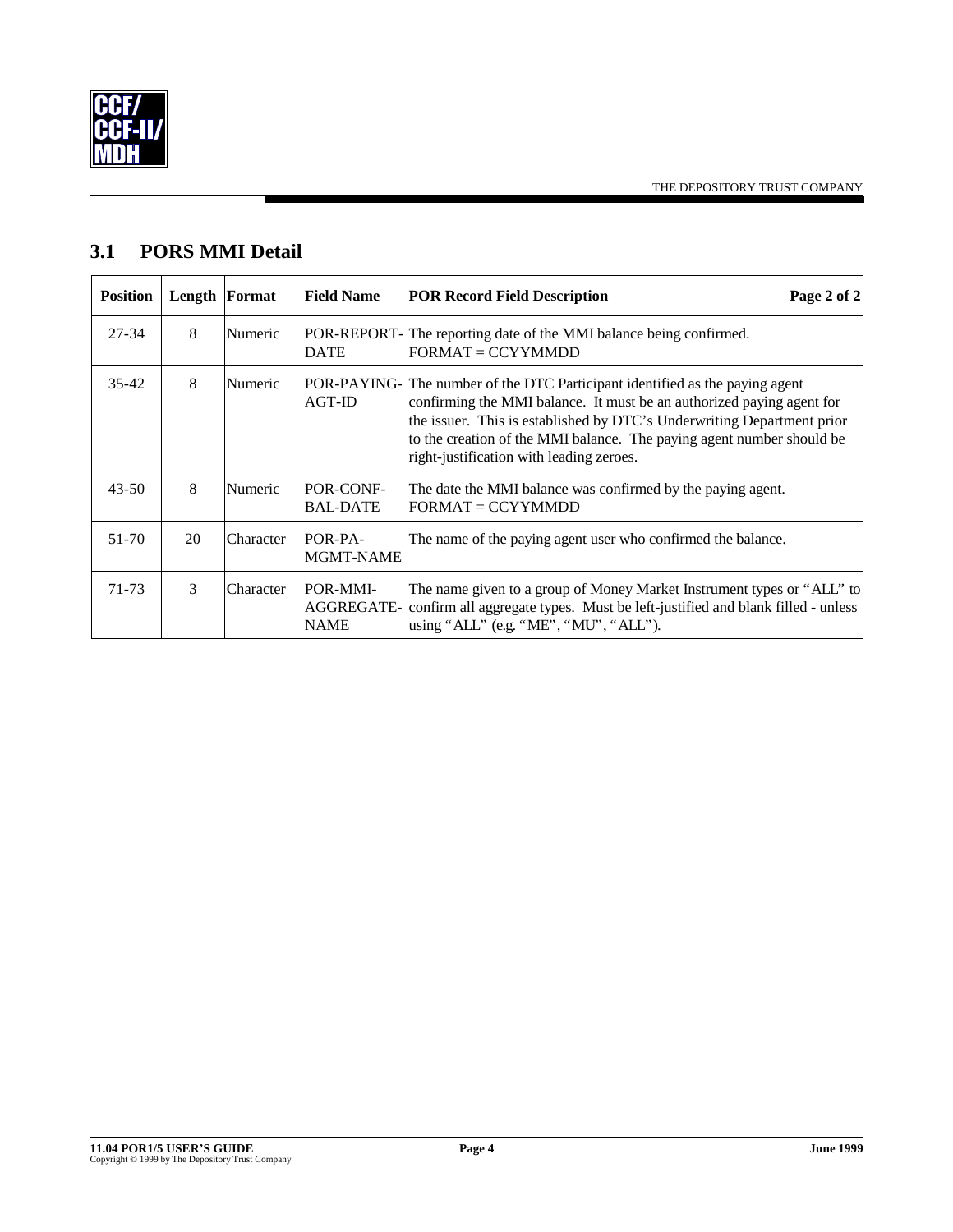

### **4.0 Error Conditions**

If any errors occur during processing, the following occurs:

- C CCF/CCF-II users receive their input record with 40 bytes of errors appended to the end of the record
- C MDH users receive a 40 byte area for errors in their "06" return block

The following describes the errors that can be received during the edit of a PORS Balance Confirmation transaction. This error list describes both the Field Identifier and the Error Code. These codes are defined in the DTF files:

- C ICMFLD for Field Identifiers
- C ICMERR for Error Codes

Note: Refer to the Interface Control Management document for specifics relating to the way errors are returned to your system.

| <b>Field Name</b> | <b>Field Code</b> | <b>Error</b> Code | <b>Description</b>                                                                                                                                                                                                                                                                                                                                            |
|-------------------|-------------------|-------------------|---------------------------------------------------------------------------------------------------------------------------------------------------------------------------------------------------------------------------------------------------------------------------------------------------------------------------------------------------------------|
| POR-REPORT-DATE   | <b>BABA</b>       | 9AAJ              | Invalid month for Report date. (i.e., month is not<br>equal to 1-12). Or invalid day for Report date.<br>(i.e., day is not equal to $1-31$ for months $1, 3, 5$ ,<br>7, 8, 10, 12; day is not equal to $1-30$ for months<br>4, 6, 9, 11; day is not equal to $1-28$ for month 2<br>of non-leap year; day is not equal to 1-29 for<br>month 2 of a leap year.) |
| POR-REPORT-DATE   | <b>BABA</b>       | 9AAF              | Report Date is not numeric.                                                                                                                                                                                                                                                                                                                                   |
| POR-REPORT-DATE   | <b>BABA</b>       | 9ABL              | Report Date is greater than the current date.                                                                                                                                                                                                                                                                                                                 |
| POR-REPORT-DATE   | <b>BABA</b>       | <b>RAAA</b>       | Report Date is greater than the Confirmation<br>Balance date.                                                                                                                                                                                                                                                                                                 |
| POR-REPORT-DATE   | <b>BABA</b>       | 9AAJ              | Invalid Report Date.                                                                                                                                                                                                                                                                                                                                          |
| POR-REPORT-DATE   | <b>BABA</b>       | 9ABD              | Report Date required.                                                                                                                                                                                                                                                                                                                                         |
| POR-REPORT-DATE   | <b>BABA</b>       | 9ABB              | Report Date not found for MMI Type.                                                                                                                                                                                                                                                                                                                           |
| POR-REPORT-DATE   | <b>BABA</b>       | <b>RAAB</b>       | Previous Report Date requires confirmation.                                                                                                                                                                                                                                                                                                                   |
| POR-PAYING-AGT-ID | <b>CAAK</b>       | 9ABD              | Paying agent number required.                                                                                                                                                                                                                                                                                                                                 |
| POR-PAYING-AGT-ID | <b>CAAK</b>       | 9AAF              | Paying agent number is not numeric.                                                                                                                                                                                                                                                                                                                           |
| POR-PAYING-AGT-ID | <b>CAAK</b>       | 9AAT              | Paying agent number is not a DTC Participant.                                                                                                                                                                                                                                                                                                                 |